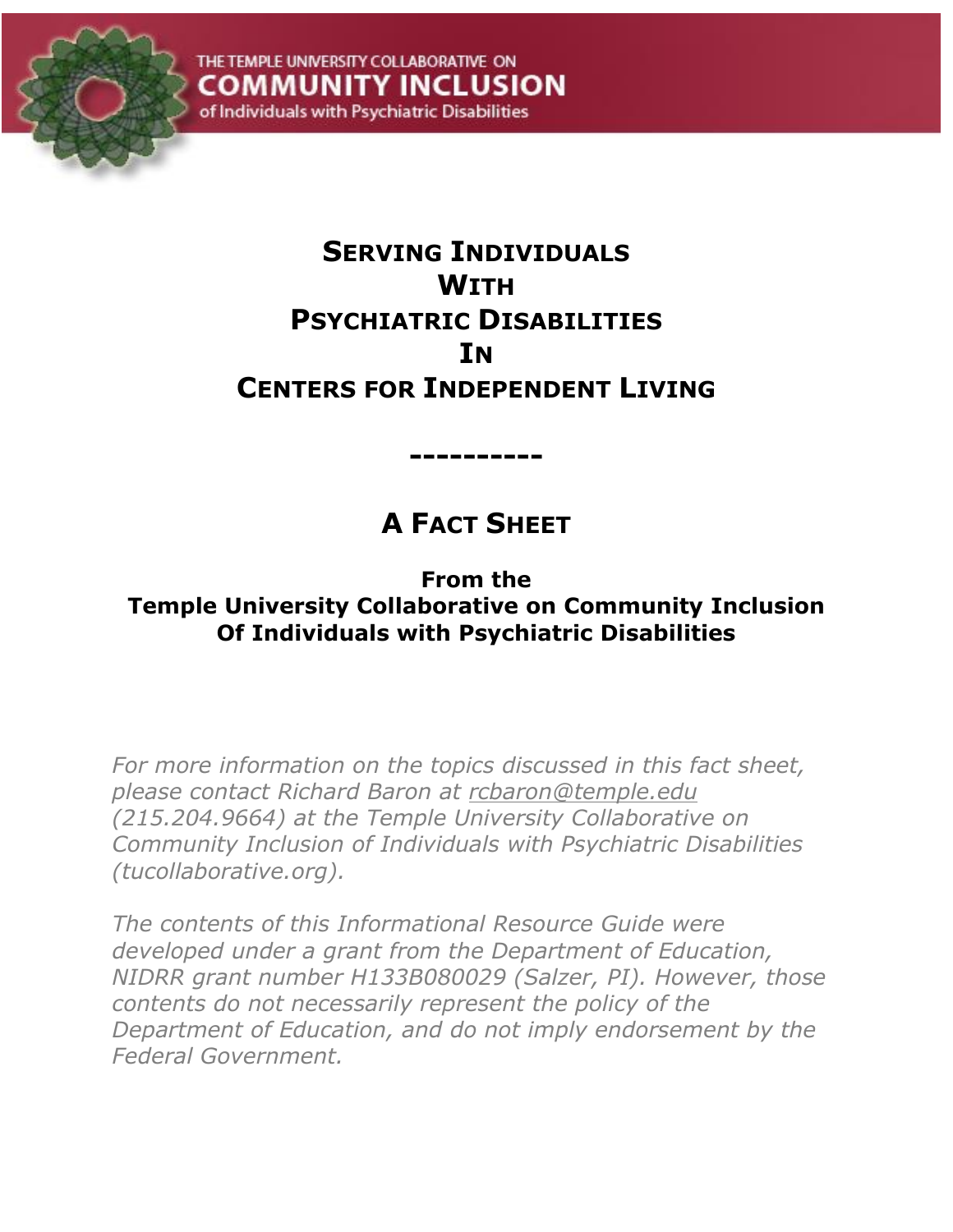### *Table of Contents*

| 1. |                                                                                                             |
|----|-------------------------------------------------------------------------------------------------------------|
| 2. | Do individuals with psychiatric disabilities recover?  4                                                    |
| 3. | What services and supports do individuals with<br>psychiatric disabilities seek from their Center for       |
| 4. | Should individuals with psychiatric disabilities be<br>treated differently from other individuals who use   |
| 5. | What diagnoses are associated with psychiatric                                                              |
| 6. | Where can individuals with psychiatric disabilities                                                         |
| 7. | What types of help are available to individuals with                                                        |
| 8. | What are the major trends re-shaping mental                                                                 |
| 9. | How do these trends affect CIL personnel?16                                                                 |
|    | 10. What should a CIL staff member do if someone he<br>or she is working with becomes agitated or upset? 17 |
|    | 11. How can CIL staff handle psychiatric emergencies?18                                                     |
|    | 12. What can a CIL do to improve services and<br>supports for individuals with psychiatric                  |
|    |                                                                                                             |
|    |                                                                                                             |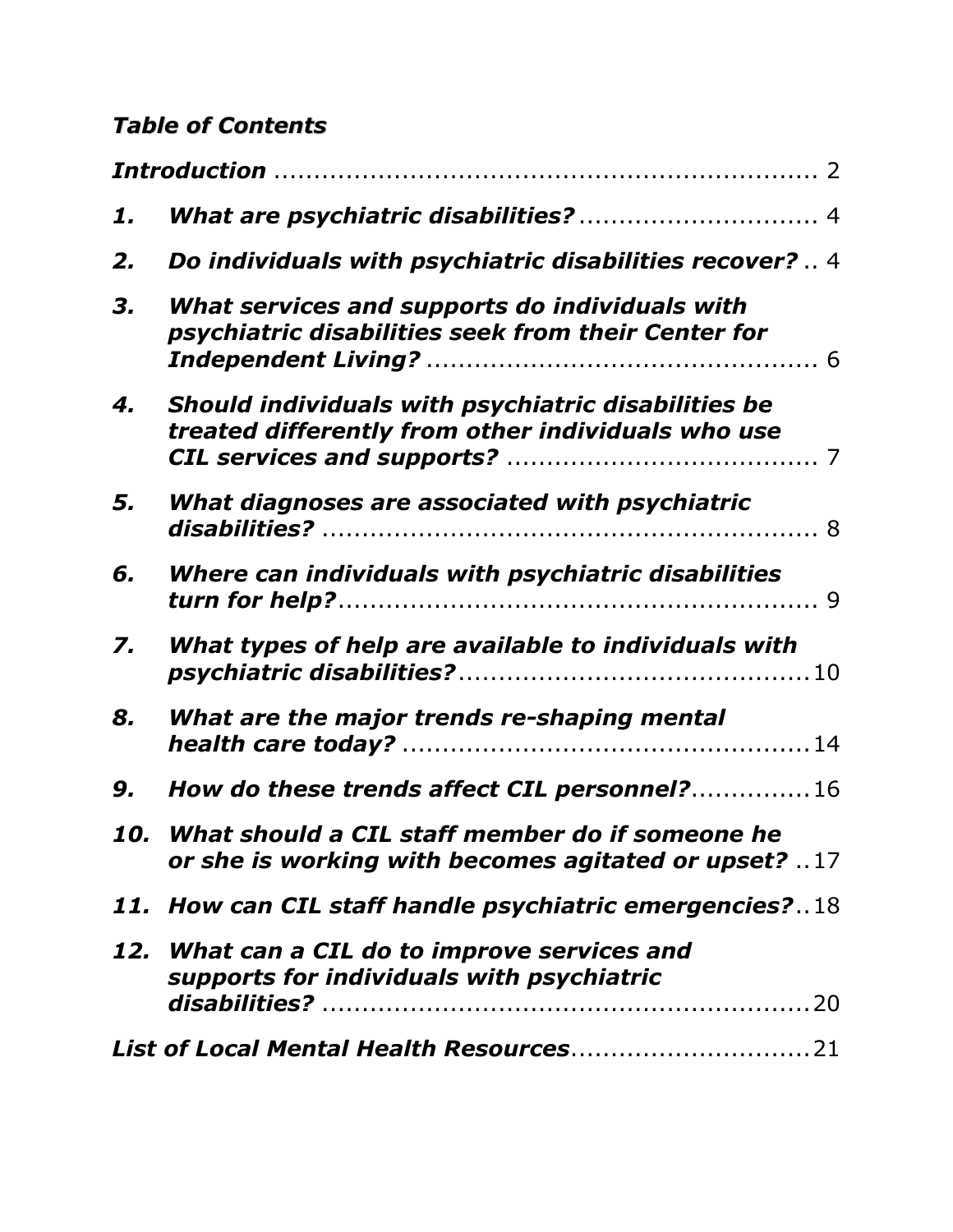### *Acknowledgements*

The Temple University Collaborative on Community Inclusion of Individuals with Psychiatric Disabilities would like to gratefully acknowledge the contributions to this document made by Loran Kundra, JD, LSW, CPS, a Research Specialist at the Collaborative; and Susan Rogers, Director of the National Mental Health Consumers" Self-Help Clearinghouse, a consumer-run national technical assistance center funded by the Substance Abuse and Mental Health Services Administration, Center for Mental Health Services. The Temple University Collaborative also gratefully acknowledges the help of the other individuals with lived experience who gave useful feedback on several drafts of the document.

### <span id="page-2-0"></span>*Introduction*

Centers for Independent Living (CILs) across the country are increasingly aware of the need to develop more effective ways of helping individuals who have psychiatric disabilities, or who have physical or sensory or intellectual *and* psychiatric disabilities, on their recovery journeys. This Fact Sheet responds to the need for very basic information about psychiatric disabilities. It was developed in cooperation with individuals with lived experience of psychiatric disabilities as well as leaders in the independent living movement and CIL staff. Designed to be a brief summary of the answers to the 12 most-frequently asked questions of CIL supervisors and staff, the Fact Sheet also provides more information on each topic by directing interested readers to suggested websites.

It is important to note that there are many similarities between the independent living movement and the movement for social justice of individuals with lived experience of psychiatric disabilities. Both are strong advocacy movements; both value the empowerment of individuals; both believe in the dignity of risk; both believe that individuals with psychiatric disabilities can and do recover; and both emphasize control, choice, and self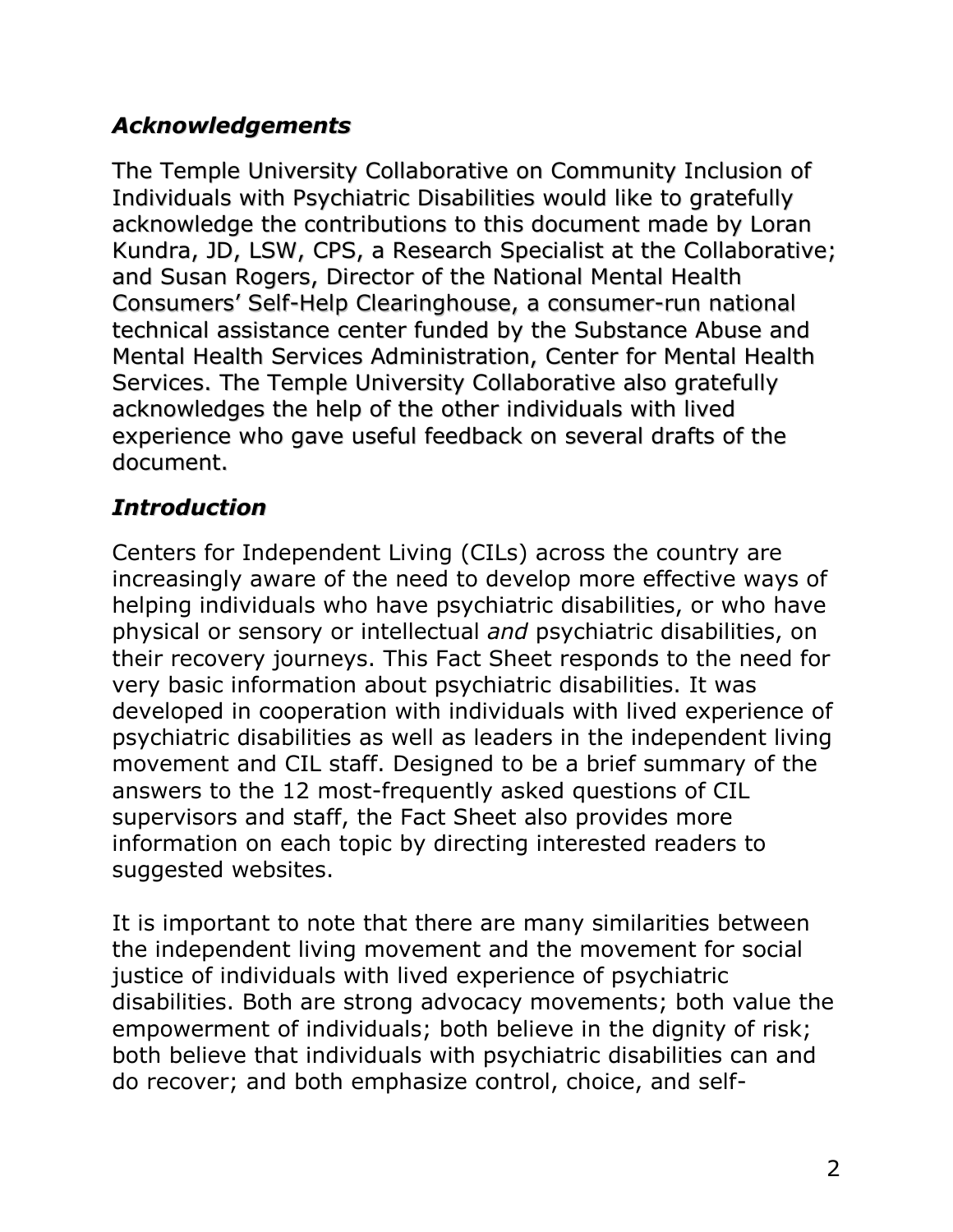determination by individuals with disabilities in regard to their treatment, services, and supports.

Individuals with psychiatric disabilities turn to their local Centers for Independent Living for the same types of services and supports – housing, jobs, friendships, life guidance, and advocacy – that are offered to those with physical, sensory, or intellectual disabilities. CIL staff are uniquely qualified to provide the assistance needed in a way that recognizes each person's strengths, ambitions, and opportunities, as well as their specific challenges.

Those with psychiatric disabilities are "persons first." In other words, not only do they have many talents, abilities and interests, just as anyone does, but even while someone is experiencing severe manifestations of their psychiatric disability, that person is often able to participate in, take satisfaction from, and contribute to community life, just like everyone else. Yet, when someone is known to have a psychiatric disability, he or she is often considered only in the light of his/her illness.

This Fact Sheet is designed to help change that. You may want to use it as a reference point, or to start a discussion within your CIL about psychiatric disability that includes individuals with lived experience of psychiatric disabilities, or to initiate connections between your CIL and local mental health providers about the values you share.

For more information on these shared values, you may also want to read "The Independent Living Movement and People with Psychiatric Disabilities: Searching for Common Ground," by Darby Penney and Ronald Bassman at [http://www.community](http://www.community-consortium.org/pdfs/ILC.pdf)[consortium.org/pdfs/ILC.pdf.](http://www.community-consortium.org/pdfs/ILC.pdf)

Finally, there are a number of different words and phrases that are used to describe individuals who have psychiatric histories, and some that individuals with psychiatric disabilities prefer to use to describe themselves. These include - but are not limited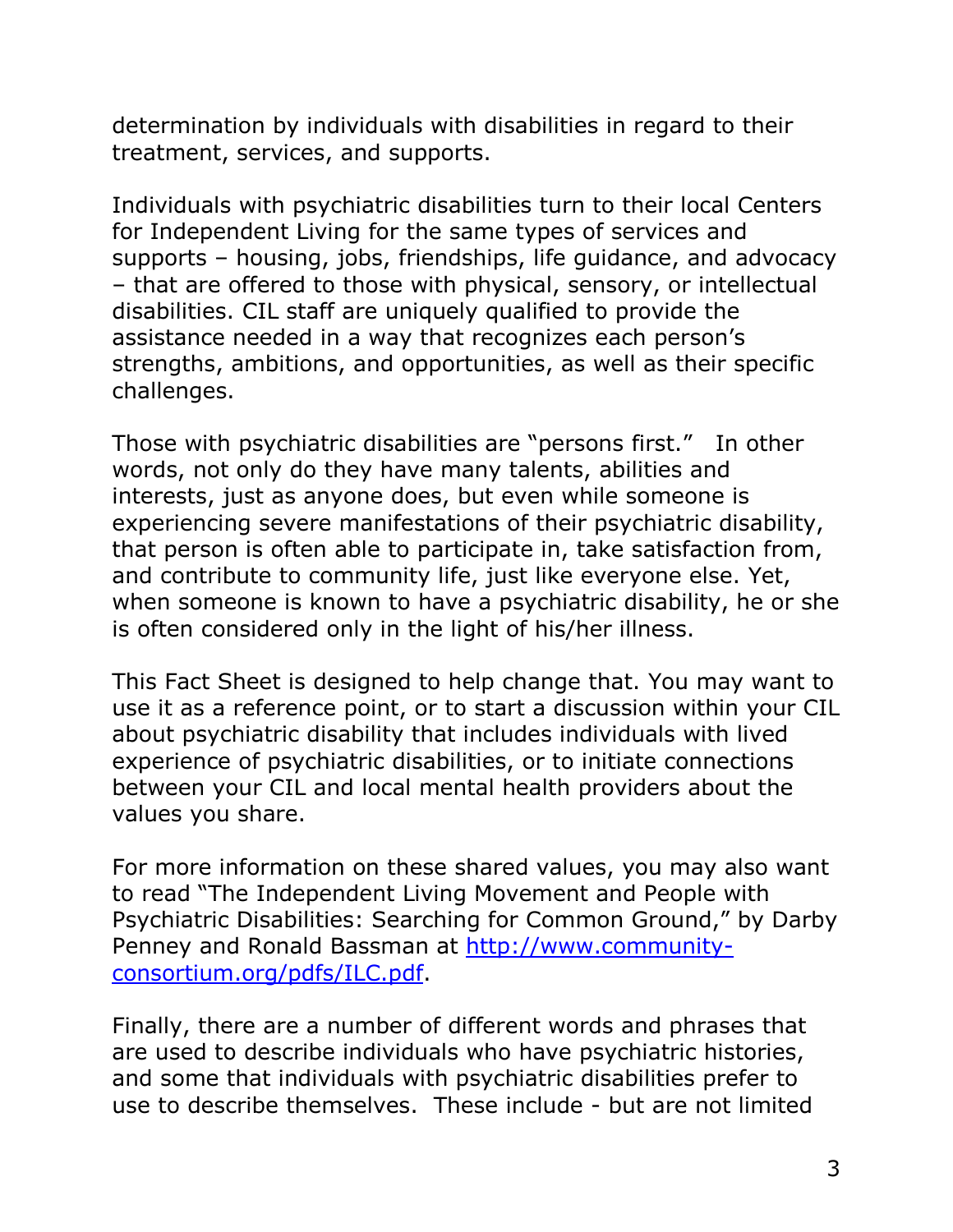to - "individuals with lived experience," "consumers," "survivors," "consumer/survivors," "ex-patients," "people with mental illnesses," "c/s/x (consumers/survivors/ex-patients)," "people in recovery," and "individuals with psychiatric diagnoses." However, while we recognize the variety of objections to some terms and the array of suggested alternatives, the language we use in this Fact Sheet is "individuals with psychiatric disabilities."

## <span id="page-4-0"></span>*1. What are psychiatric disabilities?*

Psychiatric disabilities may be described as a variety of thought patterns and behaviors that can disrupt an individual's ability to lead a happy and productive life. Although these characteristics vary in kind and severity from person to person and often vary as well for each individual over time, they may include depression and anxiety, fearfulness (which may include an unfounded or exaggerated suspiciousness or distrust of others), confused thinking, and the kinds of misperceptions that people often describe as "hearing things" and "seeing things." While the exact causes of psychiatric disabilities are unknown, they may result from some combination of genetics, environmental stressors and traumatic events.

*For more information on psychiatric disabilities, please see: Center for Psychiatric Rehabilitation: What is Psychiatric Disability and Mental Illness? <http://www.bu.edu/cpr/reasaccom/whatis-psych.html>*

# <span id="page-4-1"></span>*2. Do individuals with psychiatric disabilities recover?*

Individuals with psychiatric disabilities can and do recover and go on with their lives, often with the help of therapy, medications, and rehabilitative services, which may include traditional, alternative, and/or peer support services. Some individuals recover completely; others may need continued help in order to maintain their recovery.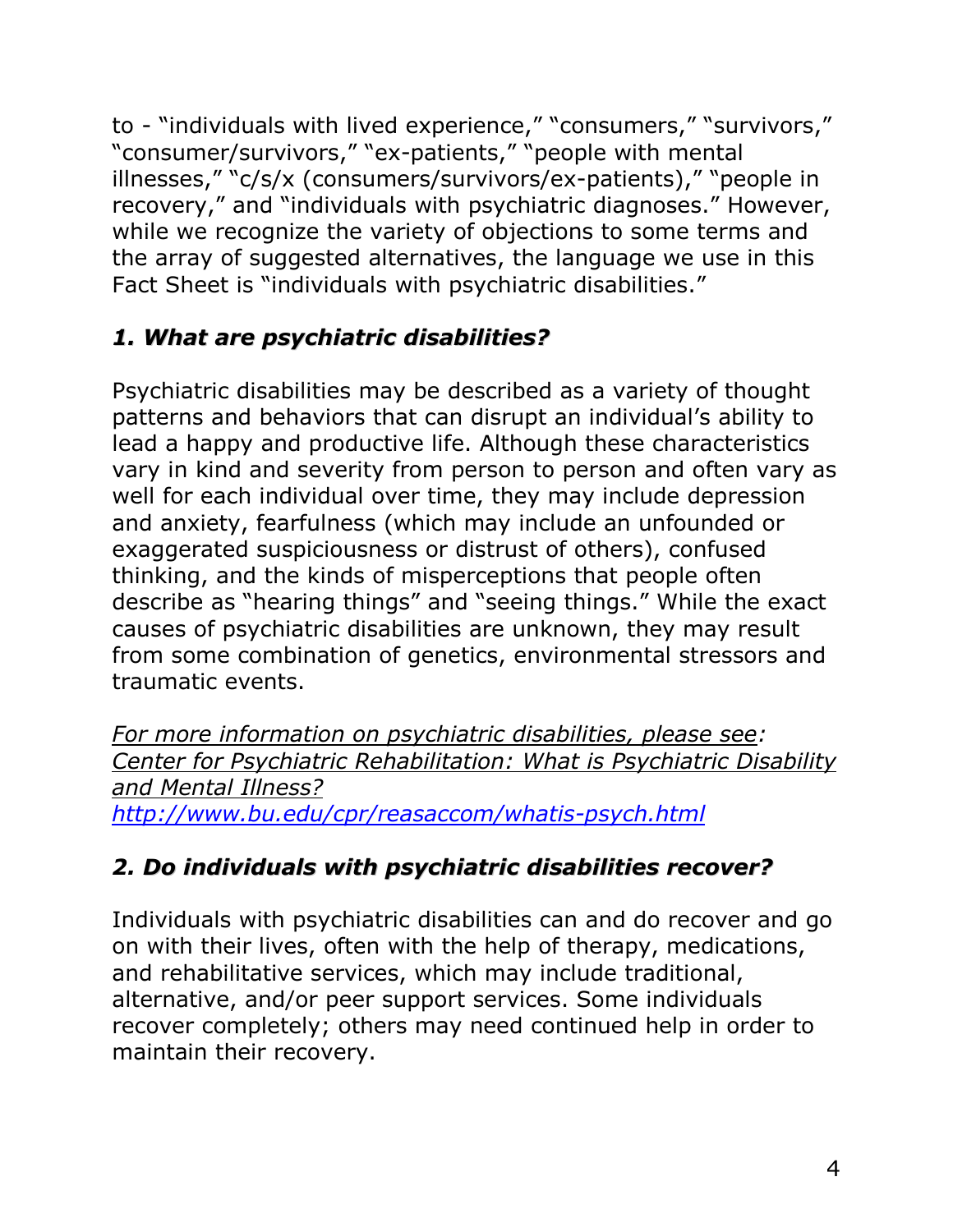Recovering from psychiatric disabilities has been defined by many different individuals in a variety of ways. Here are some definitions from the *Report from the Recovery Plank at the National Summit of Mental Health Consumers and Survivors, Portland, Oregon, August 26-29, 1999*  [http://www.mhselfhelp.org/pubs/view.php?publication\\_id=63](http://www.mhselfhelp.org/pubs/view.php?publication_id=63) *)*:

- "What does recovery mean to me? To have hope. To feel like a useful, needed person. To be able to utilize the abilities I have. To be able to help others and be a contributing member of society. To have a positive attitude. To be out of the victim mode and be able to transcend the experience I had. To feel connected to the Creator and other people. To take responsibility and take charge of my life. To lead a productive life. Inner healing. Enjoy living. Spiritual wholeness. Living effectively. It's giving back, forgiveness. Helping other people. Believing in yourself. Overcoming obstacles in achieving my goals." – *Sheilah Hill, Shining River Press*
- "Recovery is a person-centered process. It is a journey that an individual undertakes and designs as a step-by-step strategy toward their own idea of wellness. To be recovering is to be taking personal responsibility for the challenges that are associated with mental illness." *–Mark Duffy, Collaborative Support Programs of New Jersey*
- "Recovery means being able to lead a productive life. It means being able to take care of myself, to have hopes and dreams, to achieve these hopes and dreams. Recovery means that I am able to help myself and others, by sharing my experiences with others." *–Lisa Braswell*
- "Recovery does not mean that one is "cured" nor does it mean that one is simply stabilized or maintained in the community. Recovery often involves a transformation of the self wherein one both accepts one's limitations and discovers a new world of possibility." – *Patricia Deegan, Ph.D., Boston University Institute for the Study of Human Resilience*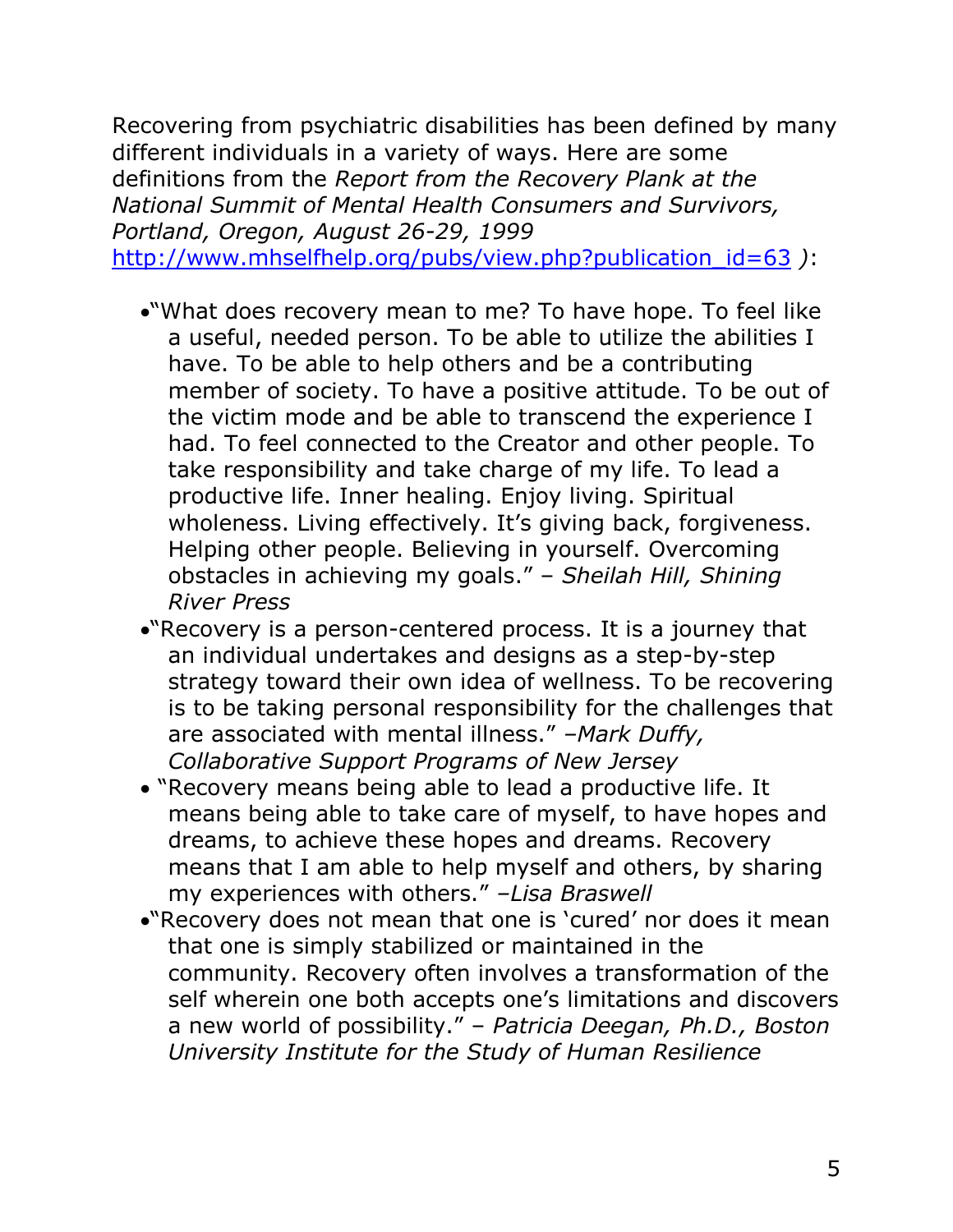The National Empowerment Center offers *Seven Characteristics of a Person Who Has Recovered from Mental Illness* [http://www.power2u.org/articles/recovery/characteristics.html.](http://www.power2u.org/articles/recovery/characteristics.html)

The Substance Abuse and Mental Health Services Administration"s National Consensus Statement on Recovery, located at [http://www.samhsa.gov/news/newsreleases/060215\\_consumer.h](http://www.samhsa.gov/news/newsreleases/060215_consumer.htm) [tm](http://www.samhsa.gov/news/newsreleases/060215_consumer.htm), discusses 10 principles necessary to achieve recovery.

*For personal stories of recovery by individuals with psychiatric disabilities, please see:*

*<http://www.allmentalhealth.samhsa.gov/publications/mystory/> or <http://akmhcweb.org/recovery/rec.htm> ; and to purchase a compilation of stories of recovery, please see: <http://www.vocalvirginia.org/#/about-firewalkers/4544567632> or <http://www.bu.edu/cpr/products/books/titles/voices.html>*

#### *3. What services and supports do individuals with psychiatric disabilities seek from their Center for Independent Living?*

<span id="page-6-0"></span>Like everyone else who turns to a CIL for support, individuals with psychiatric disabilities want to be seen as individuals, to be treated with respect and dignity, and to be able to direct the services and supports they receive. Many turn to CILs for advocacy – both to help ensure that they receive the services and supports to which they are entitled and to respond to the harmful or ineffective treatment they have received elsewhere. Others seek out CILs for assistance in finding a job, moving to a new home, or managing their lives, while others may also want their CIL"s help in locating enlightened local mental health programs or alternatives to medical-model treatment, especially peer support services. In each case, the individual's own goals must be the starting point for providing services.

*For more information on the services and supports provided by CILs, please see:<http://www2.ed.gov/programs/cil/index.html> For CILs' Standards and Assurances, please see:*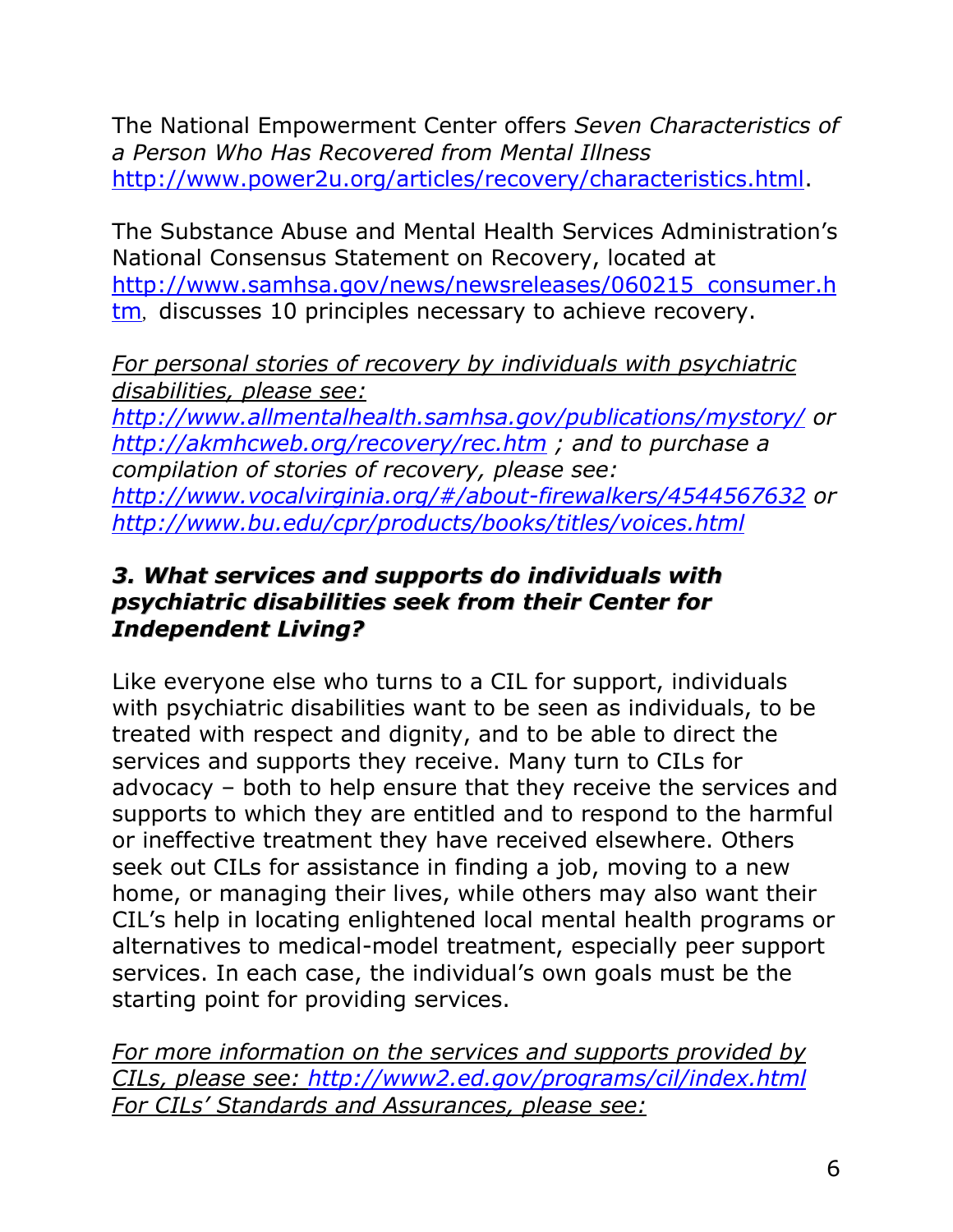*<http://www.mtstcil.org/skills/il-3-standards.html>*

*For a directory of CILs, please see: <http://www.bcm.edu/ilru/html/publications/directory/index.html>*

### *4. Should individuals with psychiatric disabilities be treated differently from other individuals who use CIL services and supports?*

<span id="page-7-0"></span>CILs should offer the same array of services and supports to someone with a psychiatric disability as they do to someone with a physical, sensory or intellectual disability, both by ensuring that the full range of CIL services are also available to individuals with psychiatric disabilities and by helping individuals access the mental health services in which they choose to participate. This is the same as the way in which CILs respond to the disabilityspecific needs of a person with hearing loss or limited mobility, both by providing targeted CIL services and locating assistive devices that respond to each individual"s particular needs.

In the same way, CILs can recognize that the particular situation of each person with a psychiatric disability may create unique opportunities and challenges. Understanding psychiatric disabilities, helping individuals to make decisions about when and how to access treatment and rehabilitation services from both traditional and alternative mental health care providers and peers, and helping CIL clients with psychiatric disabilities to advocate for themselves are all part of the independent living philosophy.

CIL staff should be aware that it may take a while to build a relationship of trust with any particular CIL client with a psychiatric disability – just as it does with anyone. So it may be a while before CIL clients are willing to share their hopes and goals with staff so that staff can be most effective in helping them.

Learning more about psychiatric disabilities is an important first step, and helping individuals to access the private, public and/or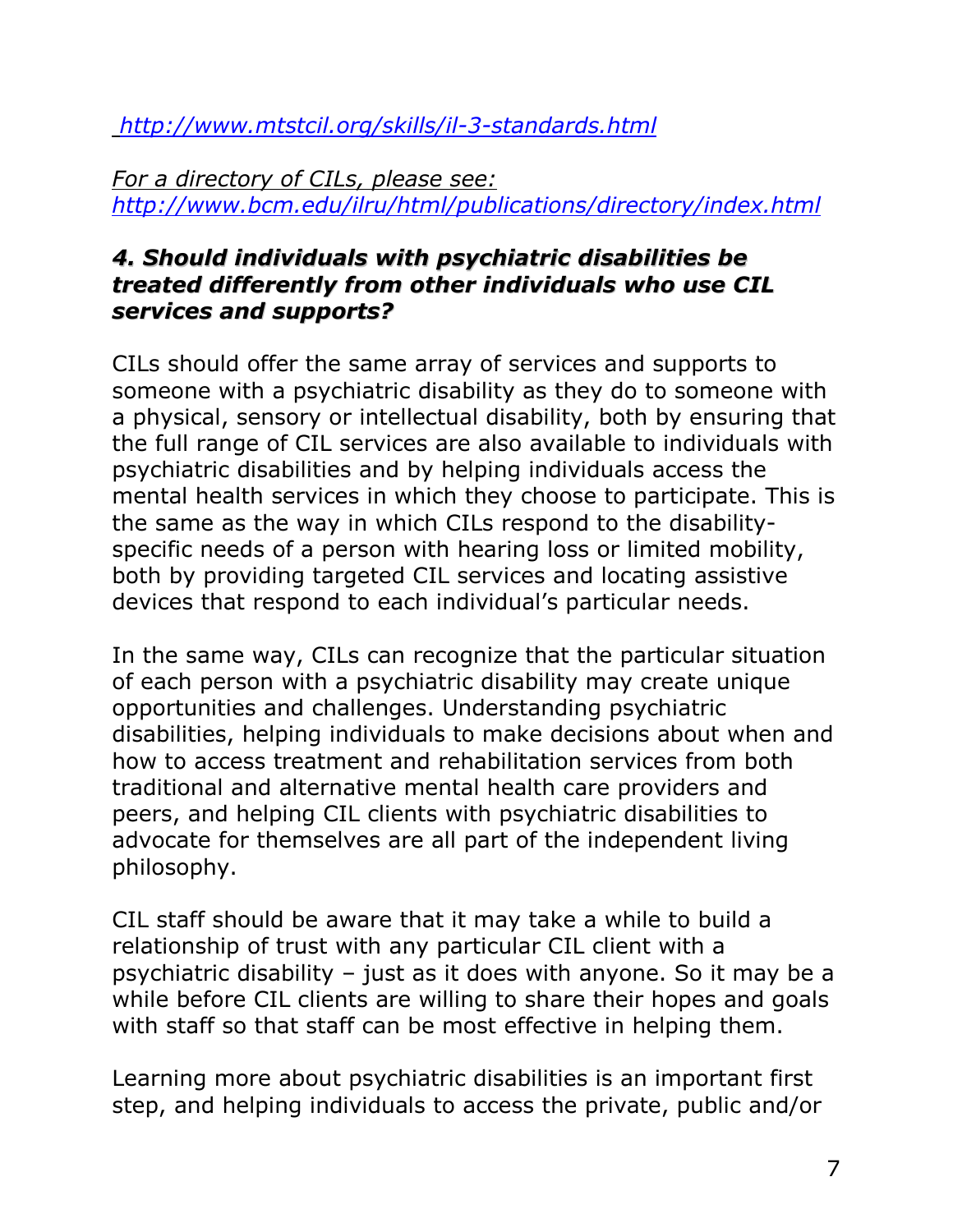alternative mental health and support services available to them – if they have not already done so – can be critical. You may want to jot down (at the end of this Fact Sheet) the information you may need to obtain help for individuals with psychiatric disabilities. However, make sure you first ask consumers" permission before you seek services on their behalf.

#### <span id="page-8-0"></span>*5. What diagnoses are associated with psychiatric disabilities?*

Mental health professionals use a wide range of diagnostic labels to describe certain prominent characteristics, or groups of characteristics, that affect the lives of the individuals they serve; and most public and private mental health funding systems require a psychiatric diagnosis in order to reimburse mental health service providers. CIL workers may want to know more about these general diagnostic categories used in the mental health system. It is important to note that many individuals with psychiatric disabilities have received many different diagnoses over the years, so that many people believe both the diagnostic process and the labeling of symptoms are often rejected as irrelevant and/or unhelpful. That said, examples of some general diagnostic categories are:

*affective disorders* – Also known as mood disorders, these disorders are characterized by dramatic changes or extremes in affect and emotion. Depression and bipolar disorder are two types of affective disorders.

*schizophrenia* – This diagnosis tends to include all or some of the following characteristics: misperceptions (which may be called hallucinations – such as "hearing things" or "seeing things" – or delusions), blunted or flat emotions, withdrawal from reality, and disorganized thinking.

*anxiety disorders* – These are characterized by extreme fear associated with certain objects or situations.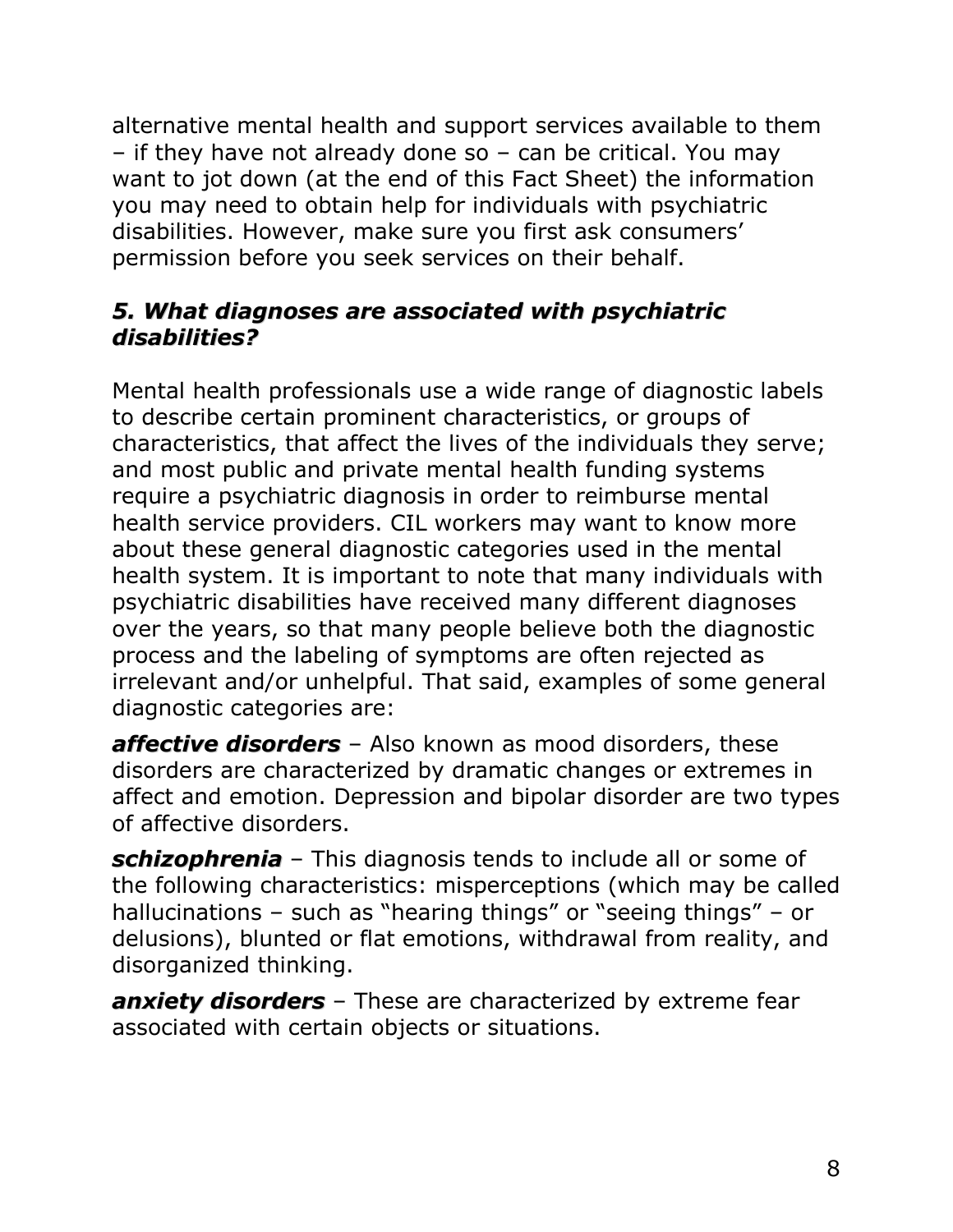*personality disorders* – These tend to be long-lasting, deepseated patterns of acting and thinking that often differ from the cultural norm and cause problems in social functioning.

*substance abuse* – These disorders involve the overuse and dependence on substances like alcohol and illegal drugs or the abuse of prescription medication.

*For more information on some common psychiatric diagnoses, please see: Center for Psychiatric Rehabilitation: What is Psychiatric Disability and Mental Illness? <http://www.bu.edu/cpr/reasaccom/whatis-psych.html>*

#### <span id="page-9-0"></span>*6. Where can individuals with psychiatric disabilities turn for help?*

Centers for Independent Living can play an important role in helping individuals with psychiatric disabilities to recover. First, CILs can offer them the same services and supports they offer to everyone else. Second, CIL staff can play a key role in helping consumers find mental health assistance, including alternative services and peer support, when and if they want it. Individuals with private (e.g., employer) insurance can ask their insurers to refer them to psychiatrists and/or counselors; and for individuals with more limited incomes, the public mental health system provides a wide array of services. However, CIL staff may want to learn more about local services beforehand to ensure that either private or public resources share the CIL"s perspective on the importance of consumer empowerment and the goals of community inclusion. In addition, CILs can play a role in helping traditional mental health services to adopt new and more effective approaches that emphasize empowerment and community inclusion.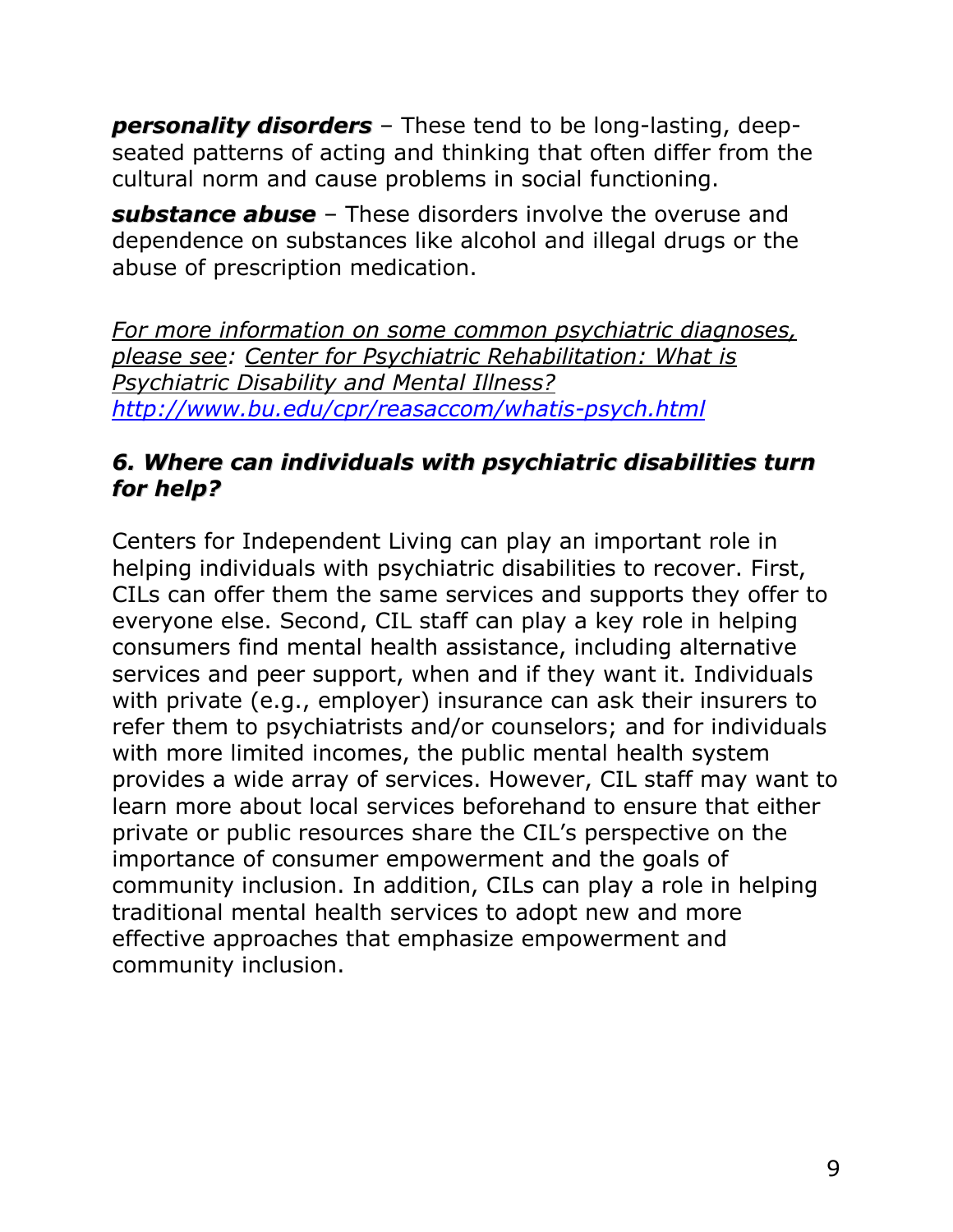#### <span id="page-10-0"></span>*7. What types of help are available to individuals with psychiatric disabilities?*

Individuals with psychiatric disabilities may use a variety of mental health services, whether in public or private mental health systems, including alternative services and peer-run programs. Keeping in mind, as noted above, that CIL staff will want to know more about how the local providers of each service respond to the important issues of empowerment and community inclusion, CILs may want to develop some knowledge of the wide array of services and supports that individuals with psychiatric disabilities may already be involved with or may wish to take advantage of in the future. These include:

*therapy* – In either individual or group therapy, individuals are encouraged to talk about their problems and seek new ways of thinking or acting. Therapy may be able to help someone heal. Although the quality of therapeutic services varies widely and some therapeutic services may be counterproductive, individuals with psychiatric disabilities are often a good judge of what is working for them.

*For information on different types of psychotherapy and what one can expect when they start psychotherapy, please see: [http://www.mayoclinic.com/health/psychotherapy/MY00186/DSE](http://www.mayoclinic.com/health/psychotherapy/MY00186/DSECTION=what-you-can-expect) [CTION=what-you-can-expect](http://www.mayoclinic.com/health/psychotherapy/MY00186/DSECTION=what-you-can-expect)*

*medication* – Many individuals with psychiatric disabilities take medications to help control the most troubling manifestations of their disability. Finding the right medication at the right dosage is often a difficult process and, because medications can also have difficult and sometimes dangerous side effects, whether or not to take such medications must be a personal and informed choice. The National Coalition for Mental Health Recovery offers "Guidelines for Promoting Recovery Through Choice and Alternatives" <http://www.ncmhr.org/press-releases/4.28.11.htm> to help individuals evaluate mental health services and make decisions about medication and other treatments.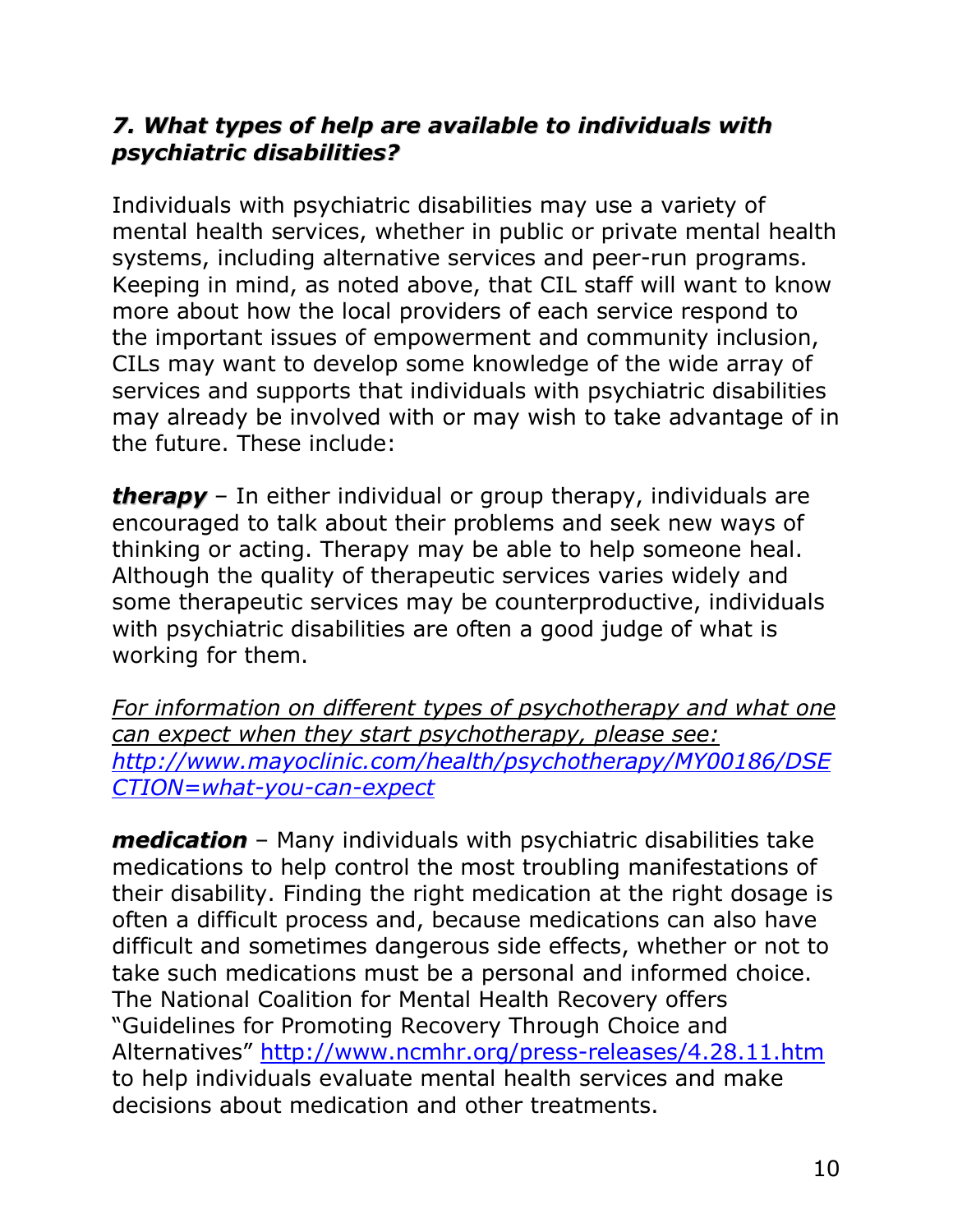*For more information on medications, how they work and the kinds of medications prescribed for different conditions, please see the National Institute of Mental Health's publication: [http://www.nimh.nih.gov/health/publications/mental-health](http://www.nimh.nih.gov/health/publications/mental-health-medications/complete-index.shtml)[medications/complete-index.shtml](http://www.nimh.nih.gov/health/publications/mental-health-medications/complete-index.shtml)*

*For more information on the negative aspects of psychiatric medications, please see: [http://www.ncmhr.org/downloads/Anatomy-Of-An-Epidemic-](http://www.ncmhr.org/downloads/Anatomy-Of-An-Epidemic-Summary-Of-Findings-Whitaker.pdf)[Summary-Of-Findings-Whitaker.pdf](http://www.ncmhr.org/downloads/Anatomy-Of-An-Epidemic-Summary-Of-Findings-Whitaker.pdf)*

*rehabilitation* – A wide range of mental health programs help those with psychiatric disabilities with housing, employment, relationships, education, finances, health care, etc. These services can be found in a variety of settings, including community mental health centers, psychiatric rehabilitation programs, and other specialized agencies that focus on the housing, employment, and/or social rehabilitation needs of those with psychiatric disabilities.

*For more information about what psychiatric rehabilitation is and what psychiatric rehabilitation practitioners do, please see: [http://www.uspra.org](http://www.uspra.org/)*

*peer support* – Peer support – the delivery of counseling, advocacy, and support to individuals with psychiatric disabilities by other individuals with psychiatric disabilities - is considered an indispensable component of recovery by the federal Substance Abuse and Mental Health Services Administration [http://store.samhsa.gov/product/National-Consensus-Statement](http://store.samhsa.gov/product/National-Consensus-Statement-on-Mental-Health-Recovery/SMA05-4129)[on-Mental-Health-Recovery/SMA05-4129](http://store.samhsa.gov/product/National-Consensus-Statement-on-Mental-Health-Recovery/SMA05-4129) . There are numerous peer support services available throughout the country that can help individuals with employment, housing, or advocacy issues. There are also peer-run crisis services, still few in number [\(http://www.power2u.org/peer-run-crisis-alternatives.html\)](http://www.power2u.org/peer-run-crisis-alternatives.html)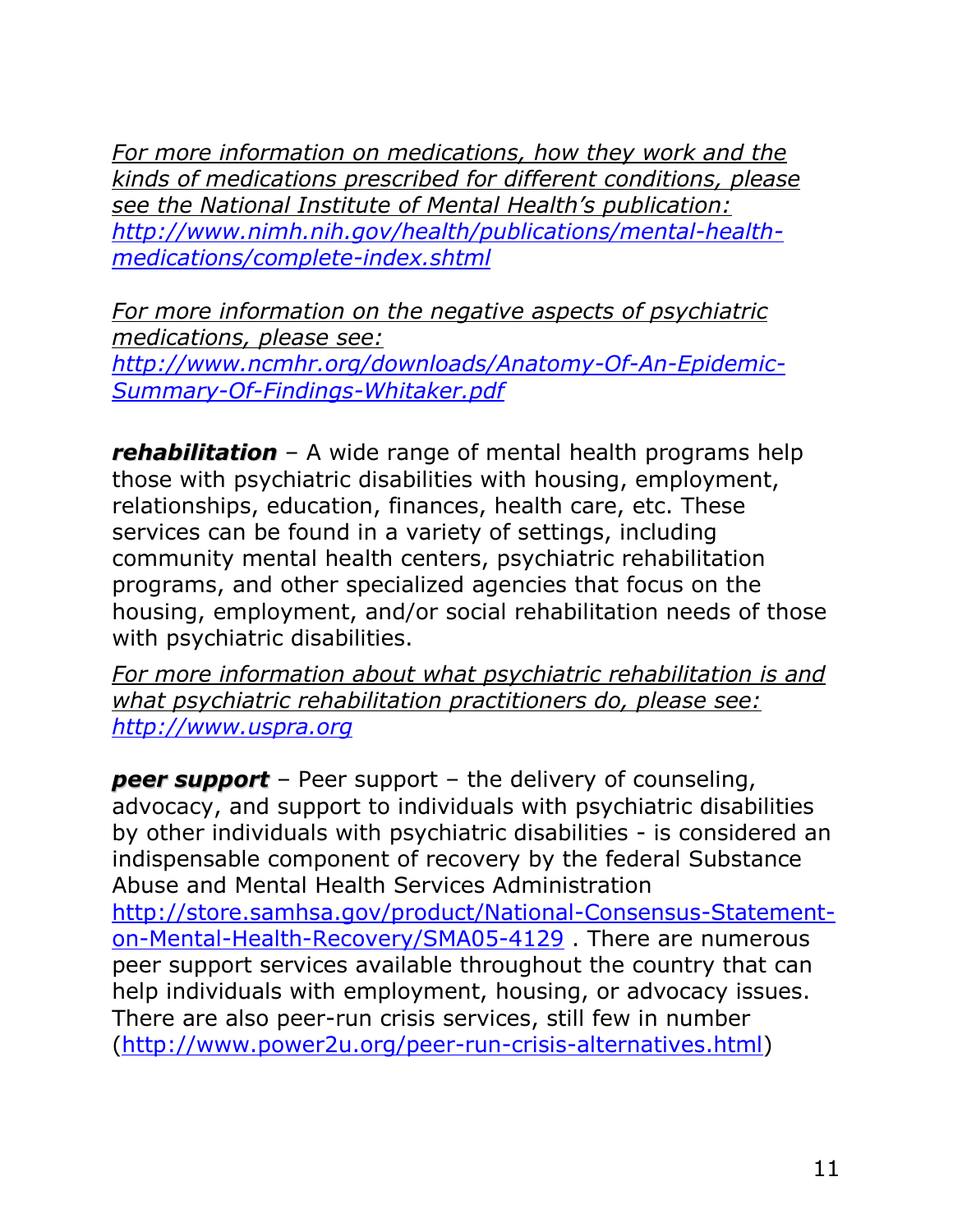To find a peer-run service in your area, you can contact the National Mental Health Consumers" Self-Help Clearinghouse (at [http://www.mhselfhelp.org\)](http://www.mhselfhelp.org/). Another source of such information is the consumer/survivor organization in your state. Contact information for most of these organizations is available from the National Coalition for Mental Health Recovery at <http://www.ncmhr.org/members.htm>

*peer-run services* – Many state and county mental health authorities now support programs run by and for individuals with lived experience of psychiatric disability – programs where peers control the program"s board of directors, its staff, and its budget.

*For more information about peer-run services and some peeroperated programs in the United States, please see: The National Coalition for Mental Health Recovery [http://www.ncmhr.org](http://www.ncmhr.org/) and*  "Consumer/Survivor-Operated Mental Health Services" *[http://www.ilru.org/html/publications/newsletters/Briefs/Vol2Iss2](http://www.ilru.org/html/publications/newsletters/Briefs/Vol2Iss2.pdf) [.pdf](http://www.ilru.org/html/publications/newsletters/Briefs/Vol2Iss2.pdf)*

*alternative treatments* – Such alternatives as yoga, emotional CPR (eCPR) [http://www.emotional-cpr.org/,](http://www.emotional-cpr.org/) mindfulness medication, Reiki [http://www.reiki.org/faq/whatisreiki.html,](http://www.reiki.org/faq/whatisreiki.html) acupuncture, art therapy, music therapy, and others have been found effective in helping individuals with psychiatric disabilities work toward recovery.

*inpatient care* – Sometimes individuals with psychiatric disabilities seek to be hospitalized on a voluntary basis. Other times, when someone is adjudicated to be a danger to themselves or others, he or she may be committed to either a brief stay in a community hospital psychiatric unit or a state psychiatric hospital. It should be noted that treatment in the community is often considered to be less coercive and traumatic than treatment in a state hospital, and there is a continuing effort to deemphasize institutional care and improve the range and quality of community-based services.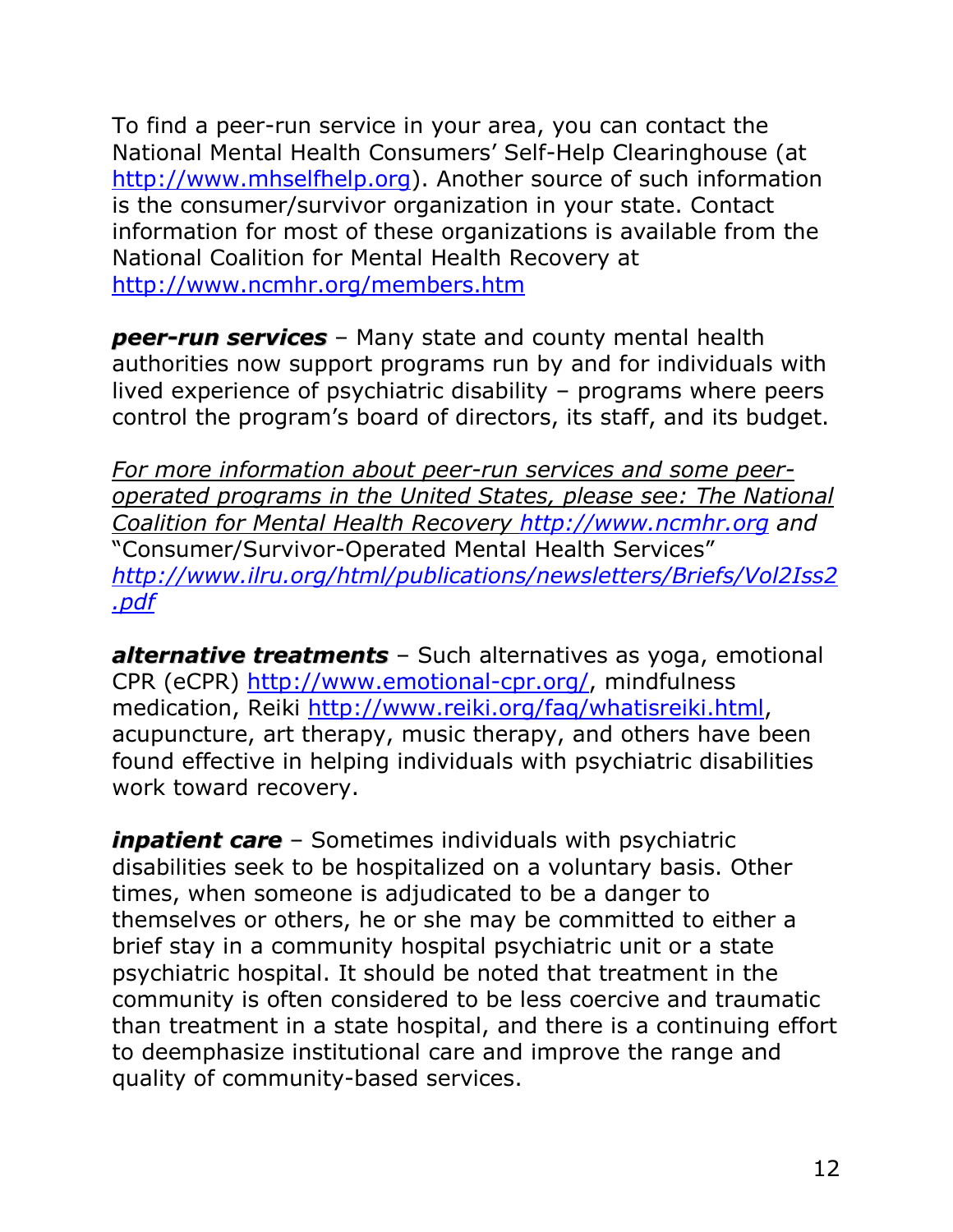*outpatient care* – This may consist of individual and/or group psychotherapy, medication, and/or psychiatric (also known as psychosocial) rehabilitation services. Many of these services – which may be traditional or alternative – now focus on the practical aspects of community inclusion: living in the community with a psychiatric disability.

*partial hospitalization services/day treatment programs* – an intensive program in a community setting, available for individuals who need less intensive services than are provided in inpatient settings and are ready to focus on community adjustment issues. Again, any such programs must be evaluated to ensure that they have a recovery orientation.

*case management services* – Case management helps individuals coordinate their mental health treatment, rehabilitation services, and practical aspects of life. While the term "case management" has been criticized as reducing people to "cases," many mental health systems rely on one form of case management or another to help individuals with psychiatric disabilities access critically needed services.

*supported housing programs* – These programs offer individuals decent, affordable, permanent housing in the community, often linked to mental health and substance abuse treatment, employment, and health care supports. Many such programs are based on the acclaimed Housing First model [http://www.pathwaystohousing.org/content/our\\_model,](http://www.pathwaystohousing.org/content/our_model)in which housing is offered first, and then supportive services in the areas of mental and physical health care, substance abuse treatment, education and employment are made available.

*For more information on supported housing programs, see:* [http://drrk.bu.edu/information-products/psychiatric](http://drrk.bu.edu/information-products/psychiatric-disabilities/supported-housing/)[disabilities/supported-housing/](http://drrk.bu.edu/information-products/psychiatric-disabilities/supported-housing/)

and [http://drrk.bu.edu/research-syntheses/psychiatric](http://drrk.bu.edu/research-syntheses/psychiatric-disabilities/supported-housing)[disabilities/supported-housing](http://drrk.bu.edu/research-syntheses/psychiatric-disabilities/supported-housing)

*trauma-informed care* – The recognition that many people have experienced trauma – including trauma inflicted by mental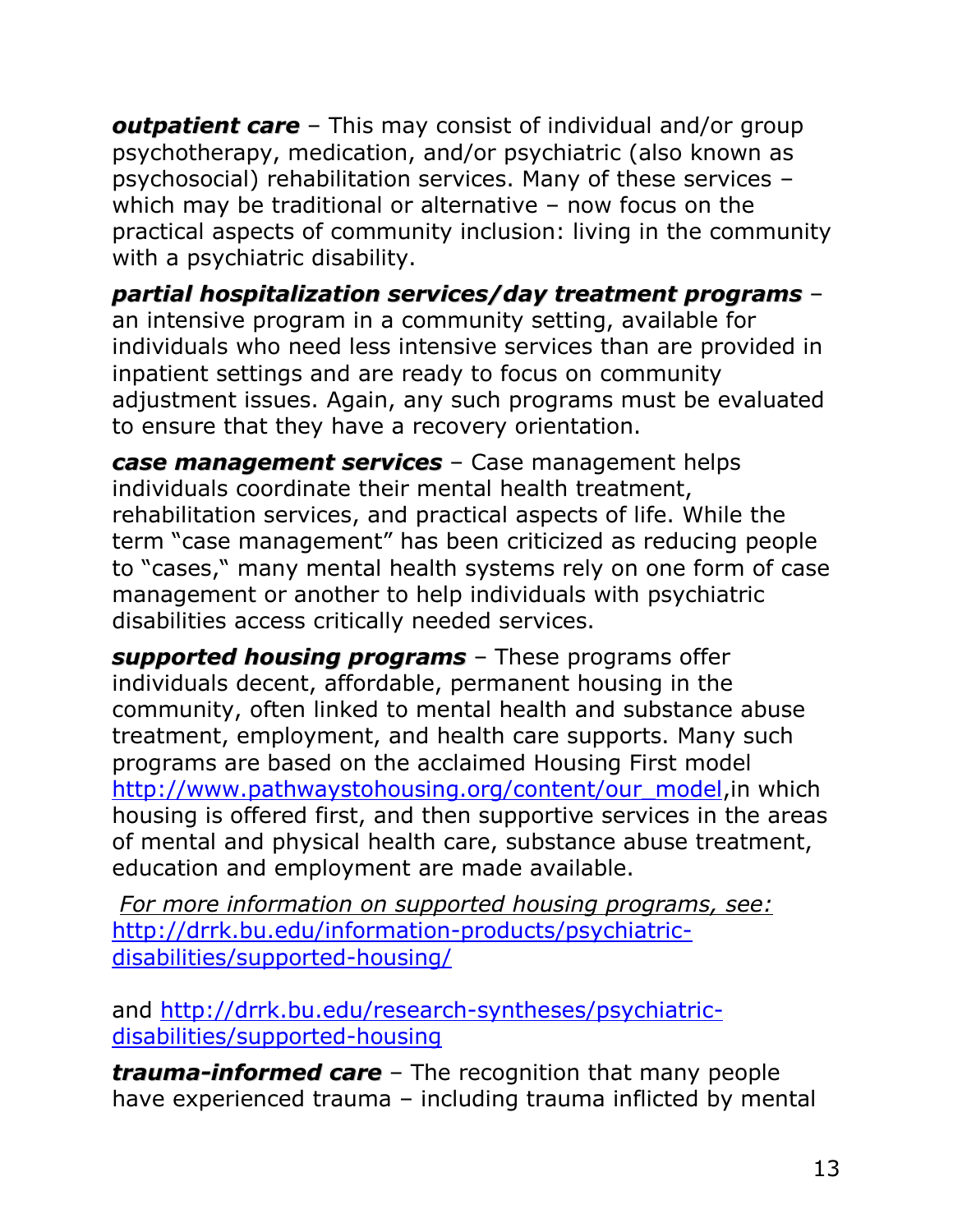health services – has made many aware of the need for traumainformed care<http://www.samhsa.gov/nctic/> .

For more information about how to access any of these mental health services, contact your county or state Office of Behavioral Health (which may have another but similar name) or your local mental health association (MHA). Local MHAs can be found through Mental Health America"s national website: <http://www.nmha.org/> or [http://www.mentalhealthamerica.net](http://www.mentalhealthamerica.net/) . On the Mental Health America home page is a "Find an Affiliate" map, where CIL workers can identify their local MHA by zip code.

#### <span id="page-14-0"></span>*8. What are the major trends re-shaping mental health care today?*

Mental health systems have been in the process of transformation over the past 20 years. As a result, today there is a much greater emphasis on self-determination, recovery, community inclusion and peer support.

*self-determination* – Mental health systems increasingly recognize the importance of individuals" making decisions for themselves – about their goals, about the nature and pace of the treatments and rehabilitation services they receive, and about the policies that shape mental health service options. This approach is very similar to the fundamentals of the CIL philosophy.

*recovery* – Mental health systems today have left behind the notion that individuals with psychiatric disabilities are "chronic" or "cannot be helped" in favor of a more positive approach: that everyone with a serious psychiatric disability – whether or not they have persistent manifestations of their psychiatric disability – can recover and live a satisfying, productive life.

*community inclusion* – Mental health systems are increasingly aware that many individuals with psychiatric disabilities need to spend less time in mental health agencies and more time drawing upon the everyday resources of their communities: the recreation centers; schools and colleges; churches, synagogues, and mosques; job training programs; housing services; and social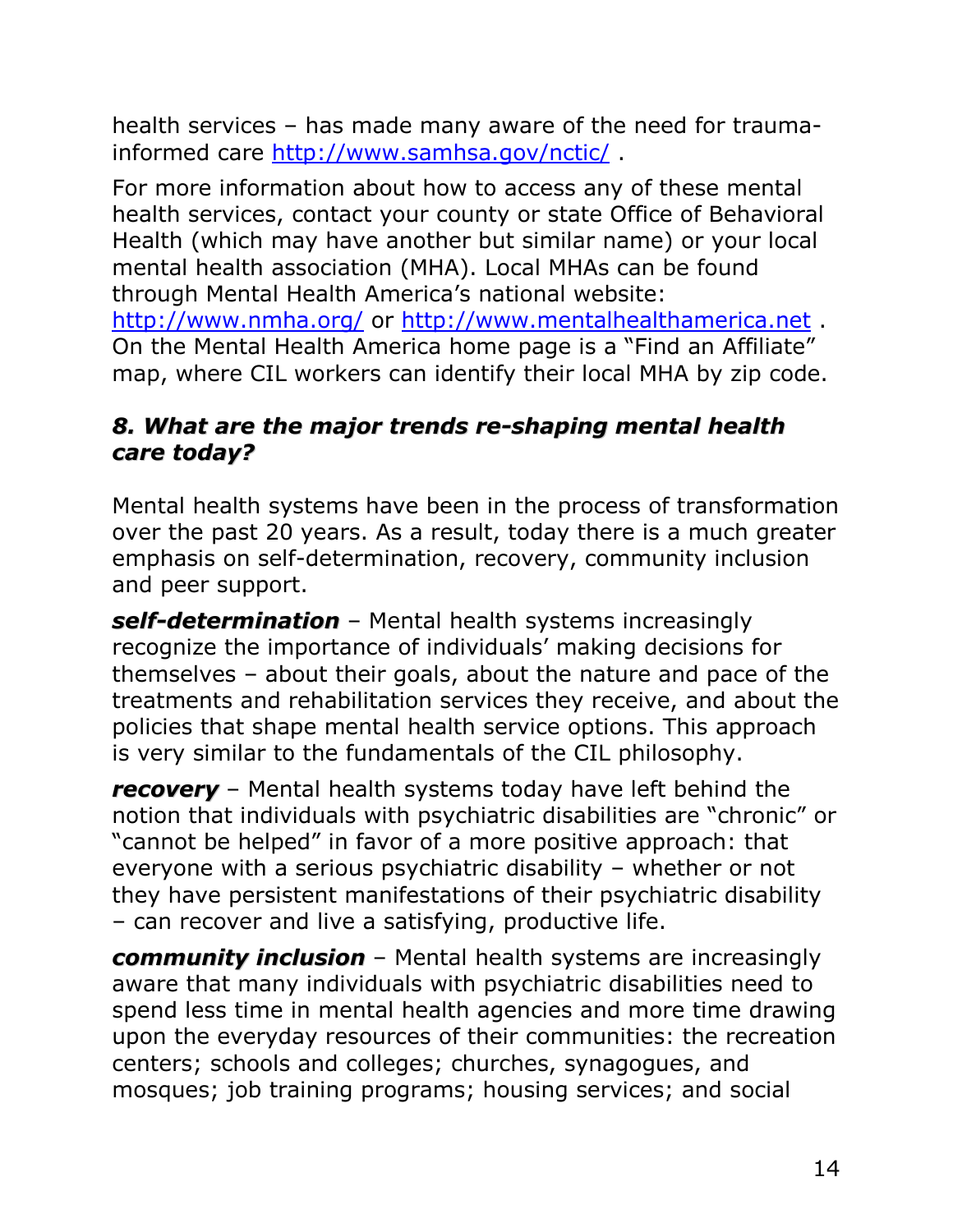opportunities available to anyone with or without a psychiatric disability. The goal is independence.

*For more information on community inclusion, please see: [http://tucollaborative.org/comm\\_inclusion/community\\_integ\\_intr](http://tucollaborative.org/comm_inclusion/community_integ_intro.html) [o.html](http://tucollaborative.org/comm_inclusion/community_integ_intro.html)*

*peer support (including peer specialists)* – Many mental health programs (including peer-run programs) employ peer specialists to offer those with psychiatric disabilities the one-toone support of someone like themselves – someone who has "been there." Peer specialists, who have received training and may be state-certified, often help individuals with psychiatric disabilities develop a *Wellness Recovery Action Plan* (WRAP) and help them set recovery-oriented goals*.*

*For more information about peer specialists, please see the National Association of Peer Specialists: [http://www.naops.org](http://www.naops.org/)*

*For more information about WRAP, please see The Copeland Center[:http://copelandcenter.com/what-is-wrap/](http://copelandcenter.com/what-is-wrap/)*

*For a history of the consumer/survivor movement, please see: [http://en.wikipedia.org/wiki/Consumer/Survivor/Ex-](http://en.wikipedia.org/wiki/Consumer/Survivor/Ex-Patient_Movement)[Patient\\_Movement](http://en.wikipedia.org/wiki/Consumer/Survivor/Ex-Patient_Movement)*

*psychiatric advance directives (PADs)* are plans developed by individuals with psychiatric disabilities when they are less troubled by severe manifestations of their psychiatric disability. They are often completed in consultation with clinicians and counselors. PADS specify the kind of care that someone wishes to receive when and if they are in a psychiatric crisis, to ensure that their wishes are followed during those times when they are not in a position to make the best judgments about the care they need. They may designate a health care proxy to make sure that their wishes are carried out. Unfortunately, even where advance directives carry the weight of state law, psychiatrists may not follow them.

*For more information about PADs, please see the National Resource Center on Psychiatric Advance Directives: <http://www.nrc-pad.org/>*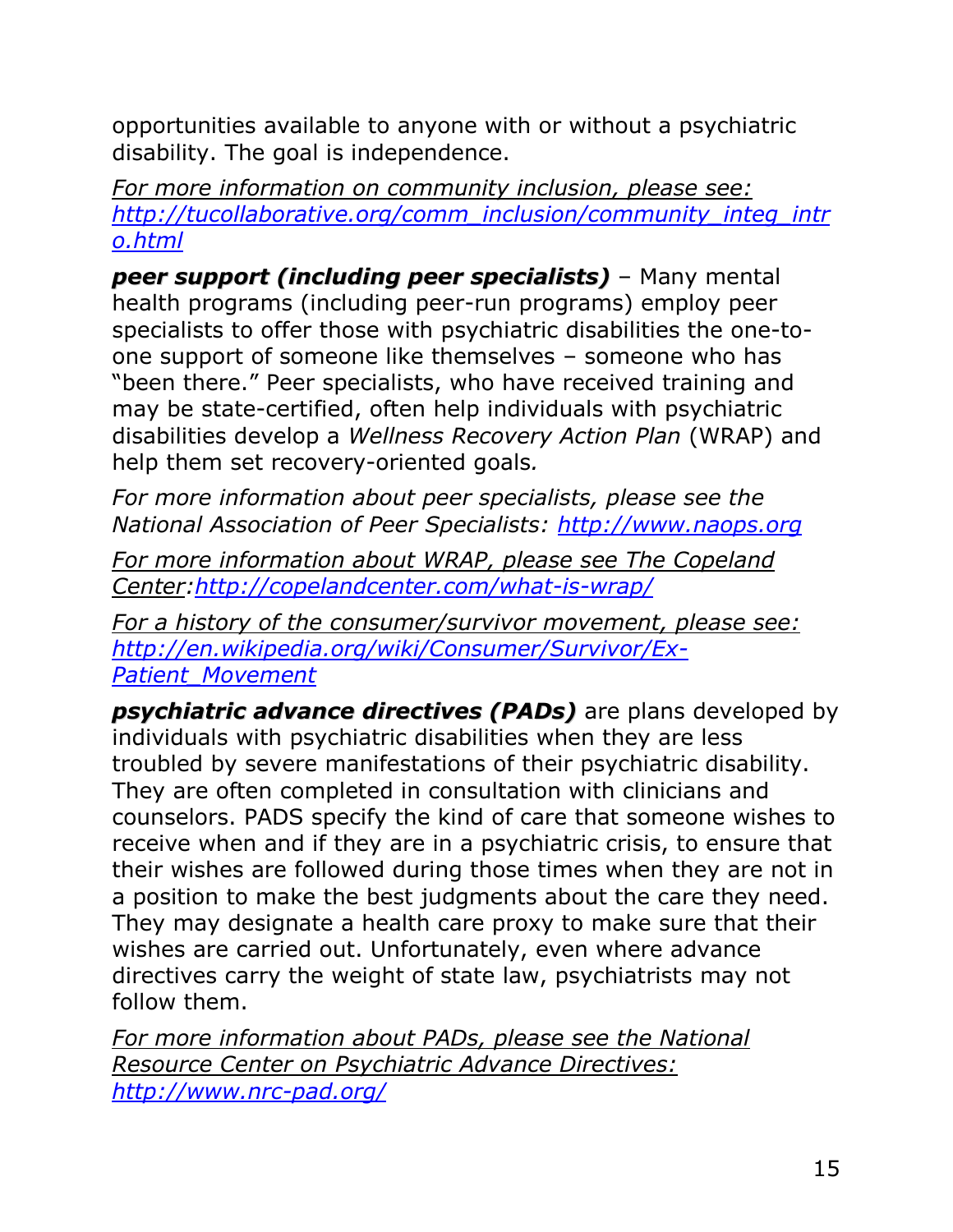*self-directed care* allows individuals to control their own budgets and choose and pay for the goods and services they believe will help their in their recovery. For example, they may use their funds to pay for a college class or clothing to wear to a job interview rather than more time with a therapist.

*integrating mental health care with primary care* – Often the manifestations of psychiatric disabilities and the side effects of medications have detrimental physical effects. For example, weight gain and smoking are common for individuals with psychiatric disabilities, as are high blood pressure, high blood sugar, and high cholesterol. Many of these life-shortening physical problems are caused by psychiatric medications. As a result, individuals who have psychiatric disabilities have a life expectancy 20-25 years *shorter* than those who do not. The growing awareness of this disparity has led to many new programs" emphasizing basic physical health care; and efforts have been made to promote wellness programs such as smoking cessation, weight loss and personal fitness.

*For more information about the integration of primary and behavioral health care, please see: [http://www.samhsa.gov/Matrix/MHST/Compendium\\_Mental%20H](http://www.samhsa.gov/Matrix/MHST/Compendium_Mental%20Health.pdf) [ealth.pdf](http://www.samhsa.gov/Matrix/MHST/Compendium_Mental%20Health.pdf) and<http://www.ibhp.org/index.php>*

## <span id="page-16-0"></span>*9. How do these trends affect CIL personnel?*

CIL workers should keep several issues in mind, including:

**language** – It is important to use "person first" language, which emphasizes that the individuals in question have talents, abilities, strengths and interests and that their psychiatric disabilities are just one aspect of who they are. CIL staff would want to refer to "a person with a psychiatric disability" or "a person with a psychiatric history," and never to "a schizophrenic" or a "depressive," for instance. (It would be much better still to avoid such labels entirely.)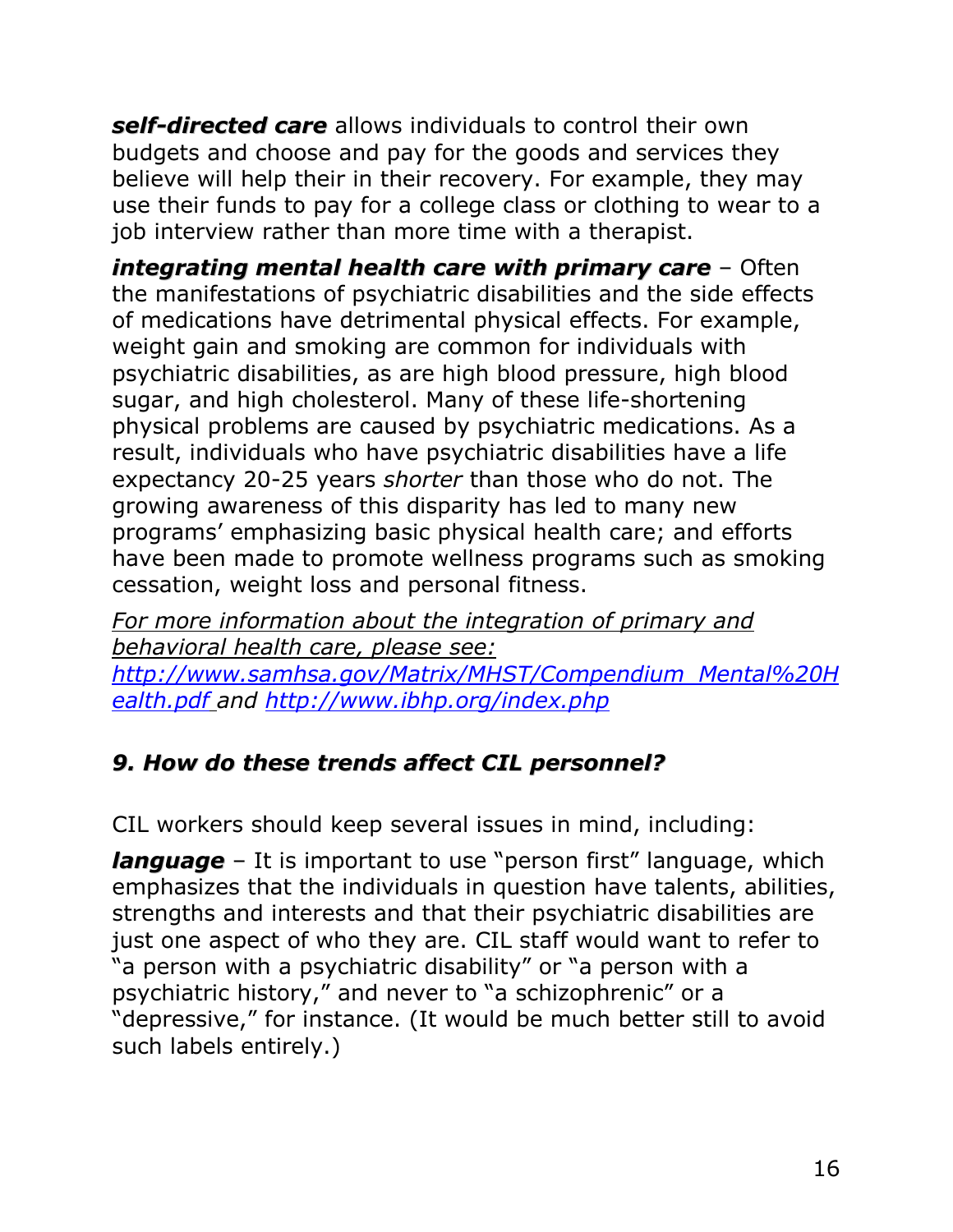*privacy* – Individuals with psychiatric disabilities – like anyone else – are entitled to privacy with regard to their psychiatric histories and current use of resources. HIPAA (Health Insurance Portability and Accountability Act) regulations apply, and it is also important to recognize the dignity of individuals and ensure that everyone respect and protect their privacy.

*For more on person-centered language guidelines, please see: <http://www.bu.edu/cpr/prj/langguidelines.pdf>*

*For more about appropriate terms for clinical conditions, please see the Substance Abuse and Mental Health Services Administration ADS Center's Guidance on Transformational Language: [http://www.promoteacceptance.samhsa.gov/publications/Transfo](http://www.promoteacceptance.samhsa.gov/publications/TransformationalLanguage.aspx)*

*[rmationalLanguage.aspx](http://www.promoteacceptance.samhsa.gov/publications/TransformationalLanguage.aspx)*

*For more information on why person-centered language is important , please see Advocacy Unlimited: People First Language: Dignity, Not Semantics: [http://www.mindlink.org/people\\_first\\_language.html](http://www.mindlink.org/people_first_language.html)*

#### <span id="page-17-0"></span>*10. What should a CIL staff member do if someone he or she is working with becomes agitated or upset?*

The best way to respond to someone who has a psychiatric disability is the same way that you would to anyone else: treat that person with respect and dignity, be patient, listen to them, look for solutions to the problems presented, and acknowledge the legitimacy of that person's feelings. Remember that when someone who has a psychiatric disability becomes upset or agitated, it does not usually signal a psychiatric crisis. A poem [\(http://acaciaward.Ocatch.com/leunig/youandme.htm\)](http://acaciaward.ocatch.com/leunig/youandme.htm), by Debbie Sesula, "You and Me," sums up this situation: it begins, "If you"re overly excited, you"re happy / If I"m overly excited, I"m manic. / If you imagine the phone ringing, you're stressed out. / If I imagine the phone ringing, I'm psychotic.  $\ldots$ "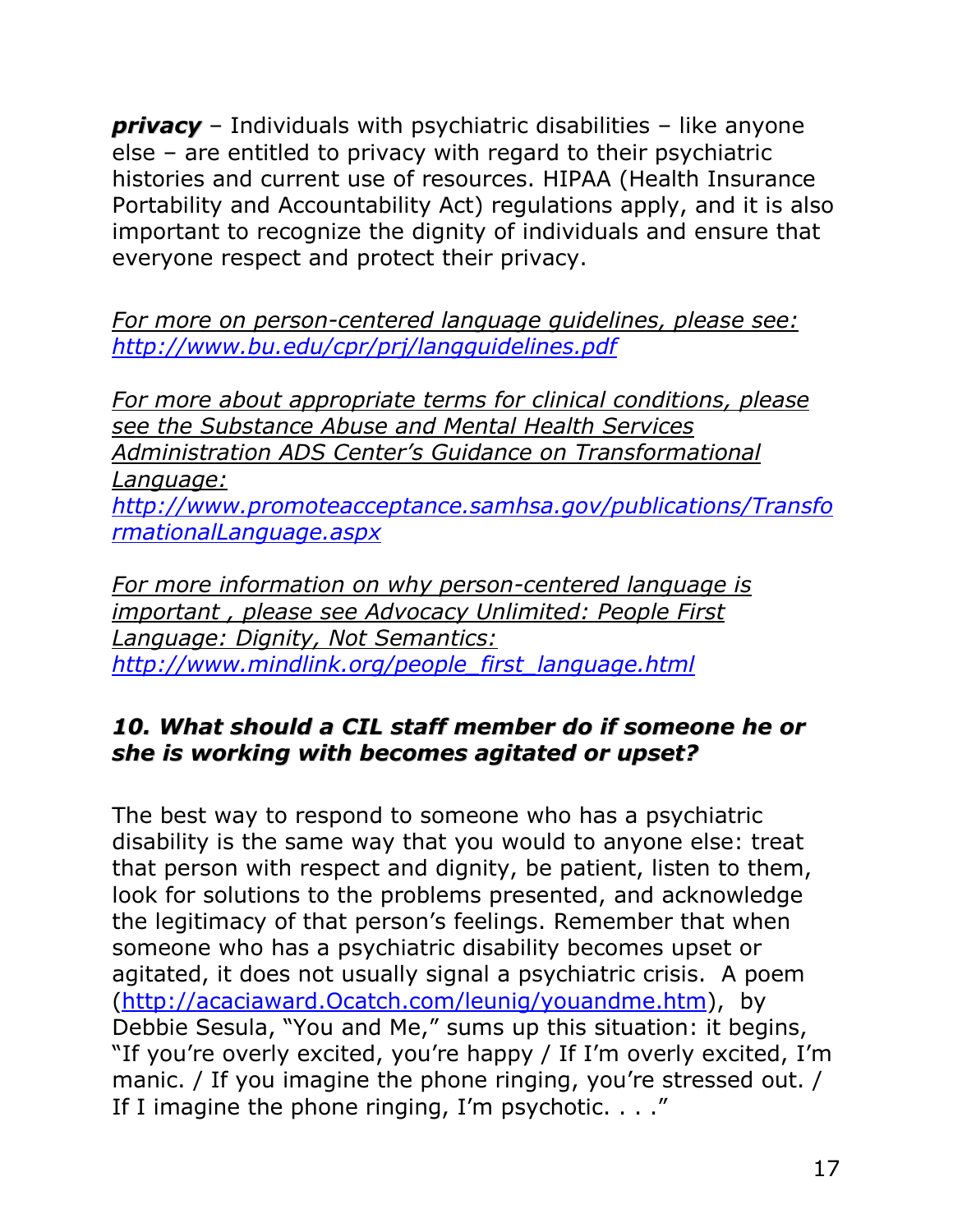If, however, a person does become agitated or upset and you feel that this is tied to manifestations of their psychiatric disability as opposed to being a reasonable response to the situation – such as, for example, if someone has been told that he is losing his housing or that she is not eligible for a service she needs – then it may be wise to seek assistance. Help that person to contact his treatment providers and/or peer crisis support and stay with him until he is able to obtain services.

CIL staff should familiarize themselves with Emotional CPR (eCPR), an educational program designed to teach anyone to assist another person through an emotional crisis by three simple steps of C=Connecting, P=emPowering, and R=Revitalizing. *For information about Emotional CPR, please see: <http://www.ncmhcso.org/emotional-cpr.htm>*

*For additional information on finding your local mental health association, please see the map on the home page of Mental Health America: [www.mentalhealthamerica.net](http://www.mentalhealthamerica.net/)* . *Scroll down for information about how to find help in a crisis.*

*For information about peer crisis respite services, please see: [http://www.power2u.org/downloads/MH-](http://www.power2u.org/downloads/MH-PeerOperatedCrisisRespitePrograms.pdf)[PeerOperatedCrisisRespitePrograms.pdf](http://www.power2u.org/downloads/MH-PeerOperatedCrisisRespitePrograms.pdf)*

*For clinical information on how to work with someone who has a psychiatric disability who is agitated, please see: [http://www.ispub.com/ostia/index.php?xmlFilePath=journals/ije](http://www.ispub.com/ostia/index.php?xmlFilePath=journals/ijem/vol4n1/psycho.xml) [m/vol4n1/psycho.xml](http://www.ispub.com/ostia/index.php?xmlFilePath=journals/ijem/vol4n1/psycho.xml)*

### <span id="page-18-0"></span>*11. How can CIL staff handle psychiatric emergencies?*

There are rare situations when individuals experience the kind of psychiatric crisis that leaves them, at that moment, "a danger to themselves or others," in the oft-used legal terminology. Such rare situations may require a stronger intervention than usual to ensure that the individual"s own life or someone else"s life is not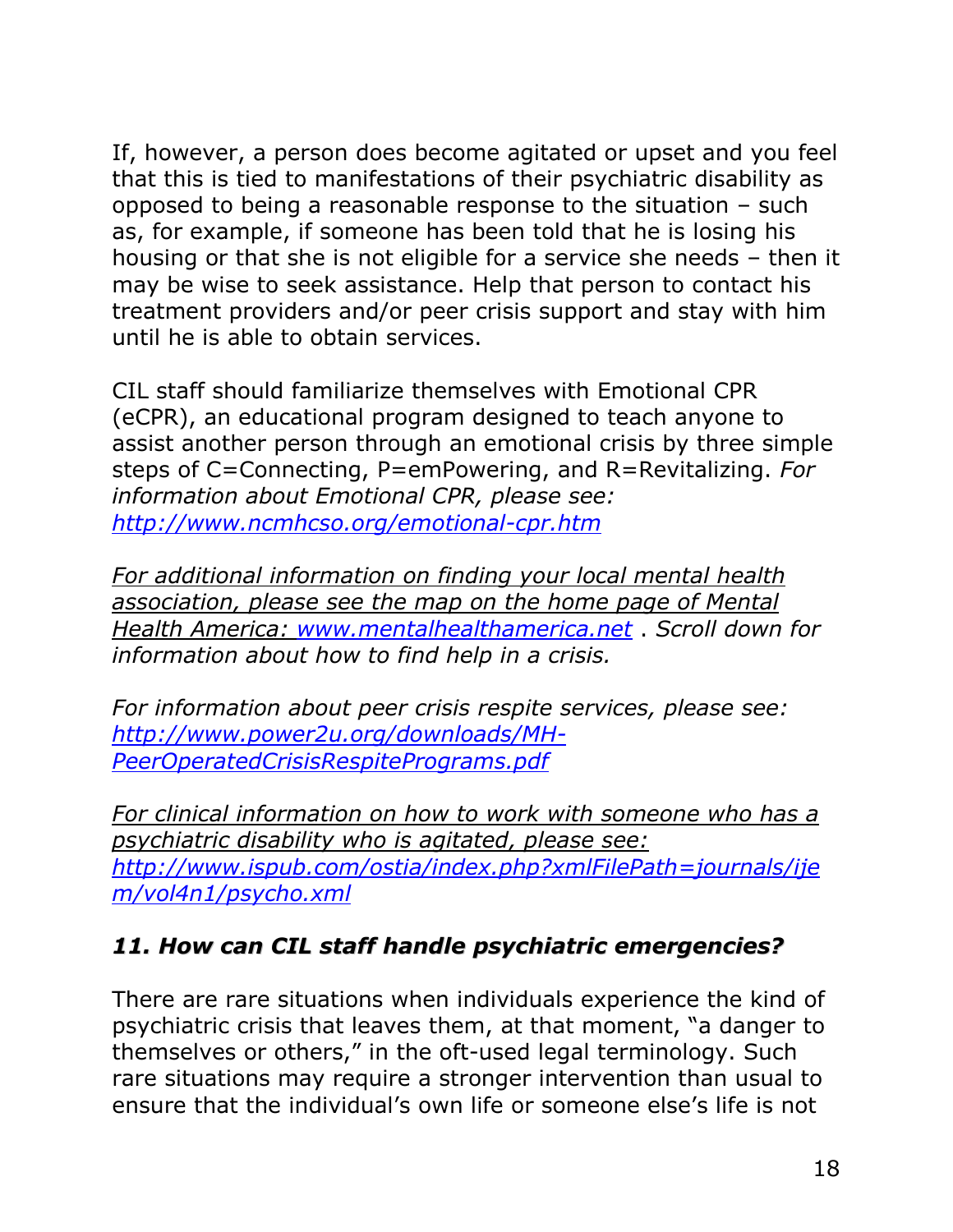at imminent risk. Even in these unusual circumstances, however, service providers should be aware of the person's treatment preferences, and then seek to help that person so that decision making is returned to him or her as quickly as possible.

Handling a psychiatric crisis of the sort described above, which is extremely rare, may be particularly challenging for CIL workers, who strongly believe that someone should always direct his or her own treatment and care. Here are some suggestions:

*using psychiatric advance directives* – Individuals with psychiatric disabilities who have talked to their CIL or service provider ahead of time about their treatment preferences in the event of an emergency can continue to direct their treatment even when they are not well. Increasingly, service recipients and providers rely on psychiatric advance directives, which give individuals – when they are well and able to make better judgments – opportunities to make decisions about the kind of care they would like when they are in the midst of a psychiatric crisis, although, as noted above, even in states where psychiatric advance directives have the weight of law, they may be ignored by treatment professionals.

*handling severe psychiatric crises* – In the rare psychiatric emergency where someone has not indicated their treatment preferences and where they may be an immediate danger to themselves or others, involuntary intervention may be needed in order to keep them and/or others safe. While such interventions appear to run counter to both the CIL philosophy as well as to the philosophy of most enlightened psychiatric treatment and rehabilitation service providers, they may be necessary on rare occasions. In the event of a crisis when you strongly believe someone is imminently a danger to themselves or to others, call 911 or a local emergency unit for help.

For information about peer-operated crisis respite services, please see: [http://www.power2u.org/downloads/MH-](http://www.power2u.org/downloads/MH-PeerOperatedCrisisRespitePrograms.pdf)[PeerOperatedCrisisRespitePrograms.pdf](http://www.power2u.org/downloads/MH-PeerOperatedCrisisRespitePrograms.pdf)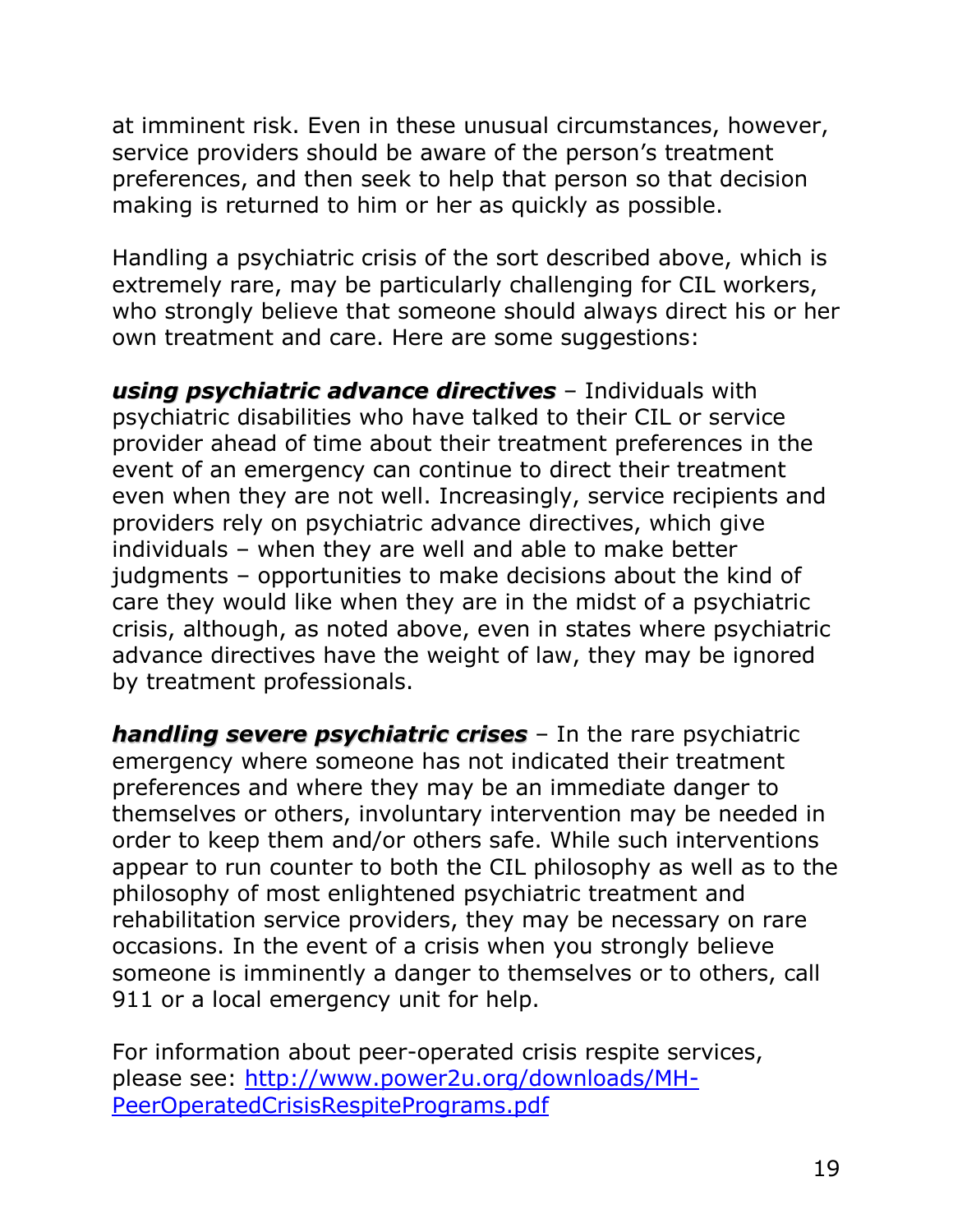*If the person you are working with says that they are thinking about suicide, please have them call the number listed at the National Suicide Prevention Lifeline as well as seeking additional support from peers or treatment providers: <http://www.suicidepreventionlifeline.org/>*

#### <span id="page-20-0"></span>*12. What can a CIL do to improve services and supports for individuals with psychiatric disabilities?*

A CIL may want to develop stronger ties to local mental health systems, local mental health provider agencies, and local peerrun self-help groups, including your statewide peer-run organization<http://www.ncmhr.org/members.htm> .

*mental health systems* – Open a dialogue with your city, county, or state mental health office, and work to establish linkages so that CIL staff know whom to turn to for advice, support, and crisis assistance.

*mental health providers* – Get to know your local provider agencies. Find out how much they do (or do not) share your values of peer empowerment and self-direction, and consider joint training for staff.

*peer-run self-help groups* – Contact your local peer-run selfhelp groups, peer support specialists, or peer-run services to share information and ideas on coordinated care.